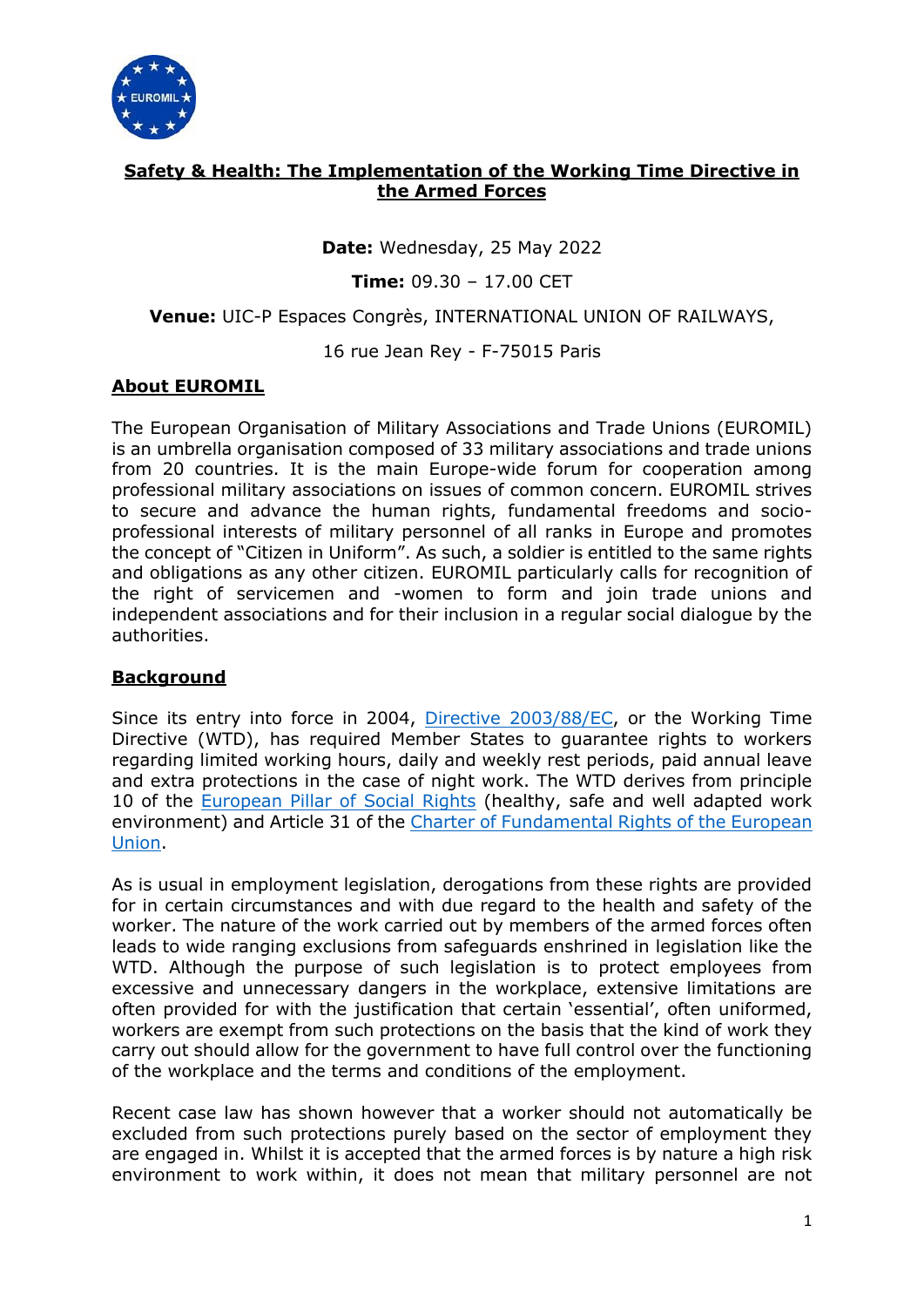

equally as entitled to basic protections like any other worker, as any major derogations from such rights can quickly result in avoidable and unnecessary physical and psychosocial illness and as well as lead to underperformance of duties.

## **Aim of the event**

The daylong conference took place within the framework of four interactive sessions in which panel discussions focused on the WTD in the context of the military specifically; the political background of the legislation and how case law impacts decision-makers; the experiences of military personnel surrounding safety and health and the interaction of the WTD on these issues in a number of EU Member States; and the experiences of EUROMIL member associations.

The intention behind the event was to encourage further discussion surrounding trade union rights for members of the armed forces, particularly in the context of safety and health, and for participants to actively engage and learn from one another in the hope of identifying best practices as well as existing challenges. The conference brought together a wealth of experiences and views, not only from varying national positions, but also from an organisational, academic and legal perspective too.

The location of the event, Paris, France, was also relevant to the topic as the French government currently hold the Presidency at the European Council. Not only this, but the landscape regarding trade union rights for military personnel and to the Directive itself is one containing strong oppositional views to its application to public service workers.

# **Discussion**

#### *Legal interpretation*

In the first session, participants heard from Stefaan van der Jeught, Press Officer at the Court of Justice of the European Union, speaking in a personal capacity. Mr van der Jeught's presence was an important perspective for the events' participants as he could set the scene regarding the Court's interpretation of the Directive and its application at national level. The case at the centre of the presentation, [B.K v Ministrstvo za Obrambo Case C-742/19,](https://curia.europa.eu/juris/document/document.jsf;jsessionid=1C25F539FCC6005742DC16425DCEF334?text=&docid=244183&pageIndex=0&doclang=en&mode=lst&dir=&occ=first&part=1&cid=7142438) is a Slovenian case concerning certain aspects of the organisation of working time. The facts of the case centred on BK, a former non-commissioned officer in the Slovenian army who carried out 24/7 'guard duty' shifts per month at the barracks where he was posted. It is important to note that interventions were made in this case from Slovenia, Germany, Spain and France, with Spain and France taking the position that everything connected to the military is excluded from the Working Time Directive and national security is to remain the sole responsibility of each member state.

The questions at the centre of the case focused on the following: do military activities fall under the scope of the Working Time Directive; and what exactly constitutes the concept of 'working time?' The French government argued that the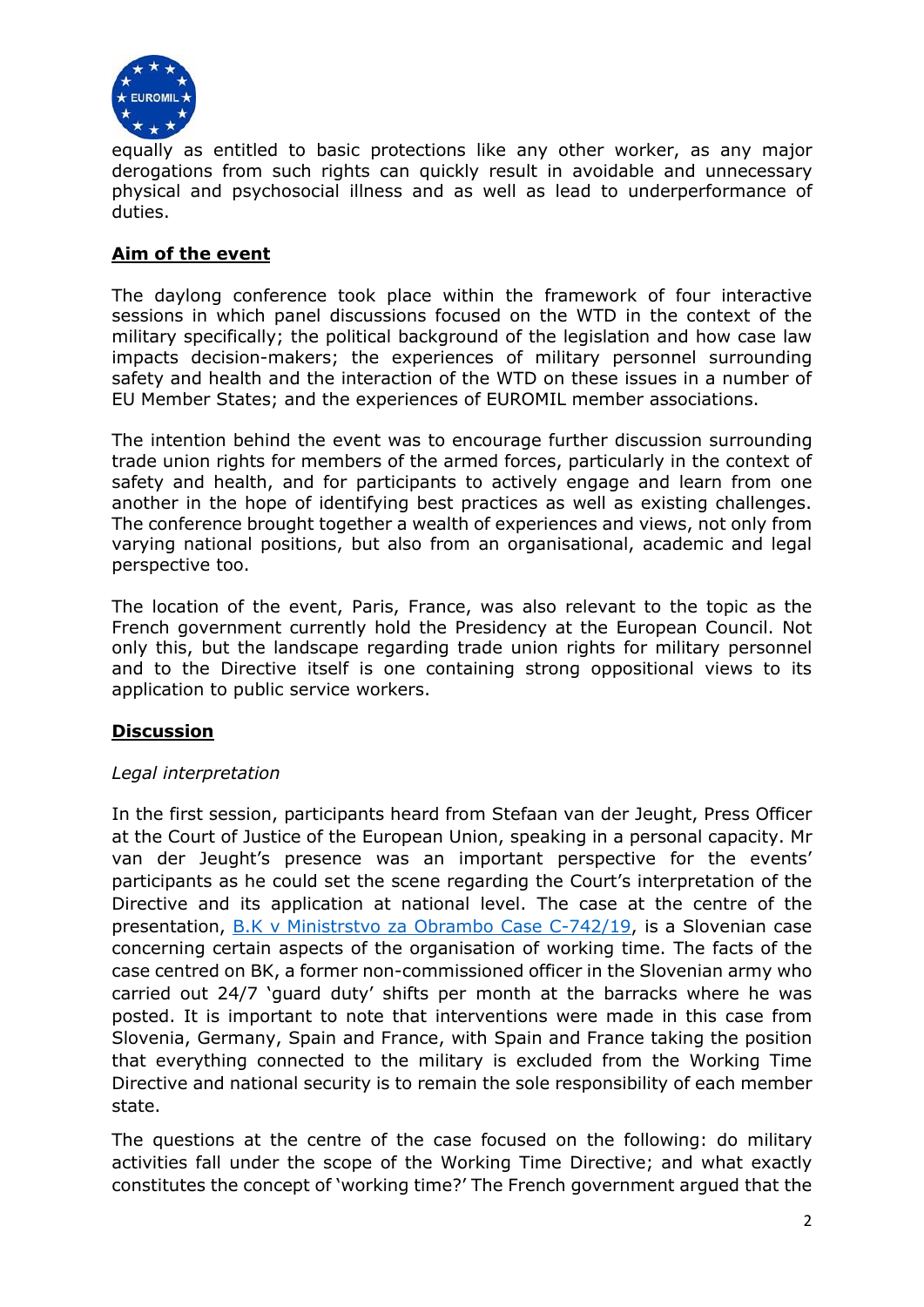

operational efficiency of the armed forces was dependent on exposing military personnel to situations that reproduce as accurately as possible the conditions, including the most extreme, in which actual military operations take place. The court ultimately decided that while the scope of the Directive is more limited when it comes to military personnel, it does not allow for an absolute exclusion and instead can only be limited in very specific circumstances relating to the nature and context of the activity, the skill and training involved, and the overall wider security context at that time.

Regarding the issue of 'working-time' and whether, in this case, the stand by time was considered to fall under this definition, the court found that it covers all standby periods that objectively and significantly impact the worker in question in the free management of their time during which professional services are not required and in which they can pursue their own interests. Furthermore, where the place of work is separate from the individual's residence, a requirement to be continuously present at the place of work should be regarded as a stand by period. Ultimately, however, the court found that the issue of remuneration is the responsibility of the member state and remains a national issue, meaning that stand-by periods of this nature could be remunerated differently to 'normal' working hours.

An interesting point touched upon by Mr van der Jeught relates to the [opinion of](https://curia.europa.eu/juris/document/document.jsf;jsessionid=1C25F539FCC6005742DC16425DCEF334?text=&docid=237084&pageIndex=0&doclang=en&mode=lst&dir=&occ=first&part=1&cid=7142438)  [the Advocate General](https://curia.europa.eu/juris/document/document.jsf;jsessionid=1C25F539FCC6005742DC16425DCEF334?text=&docid=237084&pageIndex=0&doclang=en&mode=lst&dir=&occ=first&part=1&cid=7142438) in the case, in which the undeniable complexity regarding the application of the WTD and the specific security situation for certain member states in comparison to others was highlighted. In his opinion, the AG highlighted how the situation in France, for example, may in fact be different to that of other member states, on the basis that it is the only member state to have nuclear weapons as well as the recognition of the EU Treaties themselves for the special military situation of certain member states. However, what is a key aspect of the AG opinion was the point that such an exclusion can and should be periodically reviewed – in keeping with the decision that an outright exclusion of military personnel from the scope of the Directive is not legitimate. Furthermore, this point only emphasises the importance of regular communication between relevant parties (like between the military unions or associations and the government) as well as having access to collective bargaining tools.

The most important take away of this decision is that while it is not immediately the case that military personnel will be treated like all other workers regarding working time, they are nonetheless unequivocally **not** excluded from the scope of the Directive.

## *Implementation at national level – French derogations*

Military rights lawyer Aida Moumni continued the discussion on the French position, highlighting how the Directive is yet to be transposed into French national law and drew attention to the tension for member states between national and EU law. Ms Moumni highlighted that France recognises a constitutional right of the availability of its armed forces and so looking at the constitution it shows that the armed forces are at the disposal of the government, and so according to them, it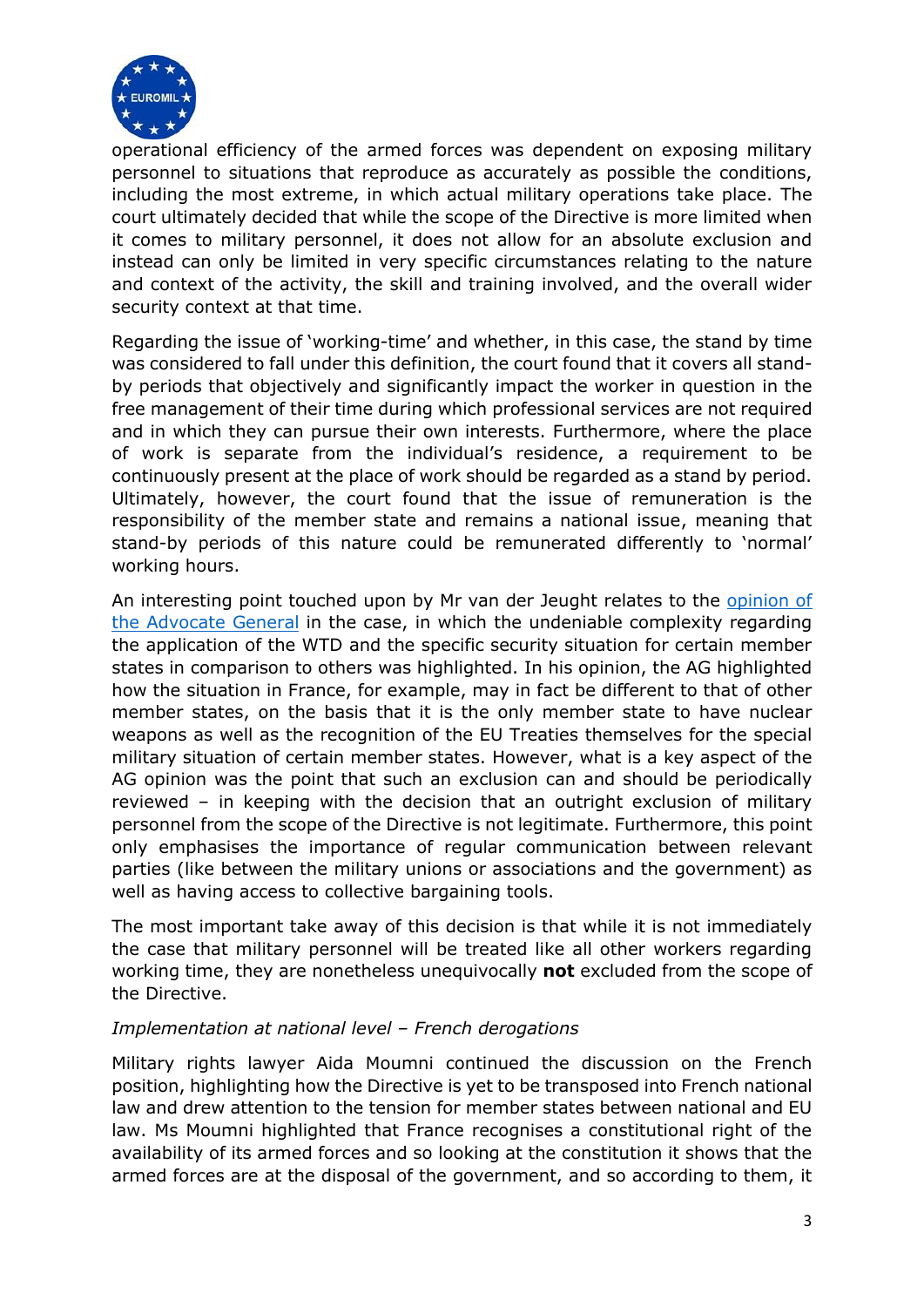

is a national competence. Furthermore, the issue of the classification of certain workers was touched upon and the tendency to see more and more workers fall under the title of the military, allowing for more and more workers to be excluded, like the Gendarmes in France.

### *Trade Unions & the WTD*

Providing yet another perspective on the matter was Deputy General Secretary of the European Trade Union Confederation (ETUC), Claes Mikael Stahl. The ETUC perspective is an important one for EUROMIL as it is an organisation at the heart of the Trade Union movement. Mr Stahl highlighted the flaws with the Directive, noting its controversy since its initial creation over thirty years ago. He pointed out that its implementation under a health and safety approach focuses too much only on long hours pertaining a risk to workers, and considers only rest and leave periods. However, what we now know is that occupational risks to health and safety more often than not arise from unpredictable and unsocial work, particularly where there is a lack of autonomy for the worker.

Despite this, Mr Stahl highlighted that for the ETUC point of view, the Directive should not be reopened, but rather the loopholes should be worked around as in his eyes, all attempts thus far to revise it have been fruitless.

This discussion opened up a crucial part of the issue for military personnel, which is the lack of collective bargaining mechanisms available to them and part of the reason as to why it can be so difficult to ensure that a collective ban for military personnel does not happen. As expressed by Mr Stahl, the work being done at the level of the ETUC cannot replace the work that is happening at national level and should instead be assistance in creating the best conditions at national level, so as to ensure that there is a strong framework in place.

#### *National perspectives*

The latter half of the conference dealt mainly with national perspectives on the matter. Conclusions arising out of this session were interesting and varying depending on the national perspective.

Speaking from the Belgian perspective was Lieutenant General Jean-Paul Claeys, Director General of Human Resources, who gave a technical overview of the situation in Belgium. The Directive was transposed into Belgian law in December 2000, allowing for the exclusion of military personnel from its scope as well as certain civilian workers engaging in particular military activity of a specific nature. However certain minimum standards, including those regarding nightwork, were provided for. An additional regulation was brought into place in 2007 requiring a minimum of 30 days leave for personnel. Soldiers in training however are not included in the scope of the additional benefits. Furthermore, while the working time regime for the military is mainly implemented via regulation, communication with relevant social partners, such as the military trade unions, takes place and allows for the Directive to be implemented in a somewhat flexible manner – yet another nod towards showing the importance of regular communication channels with social partners.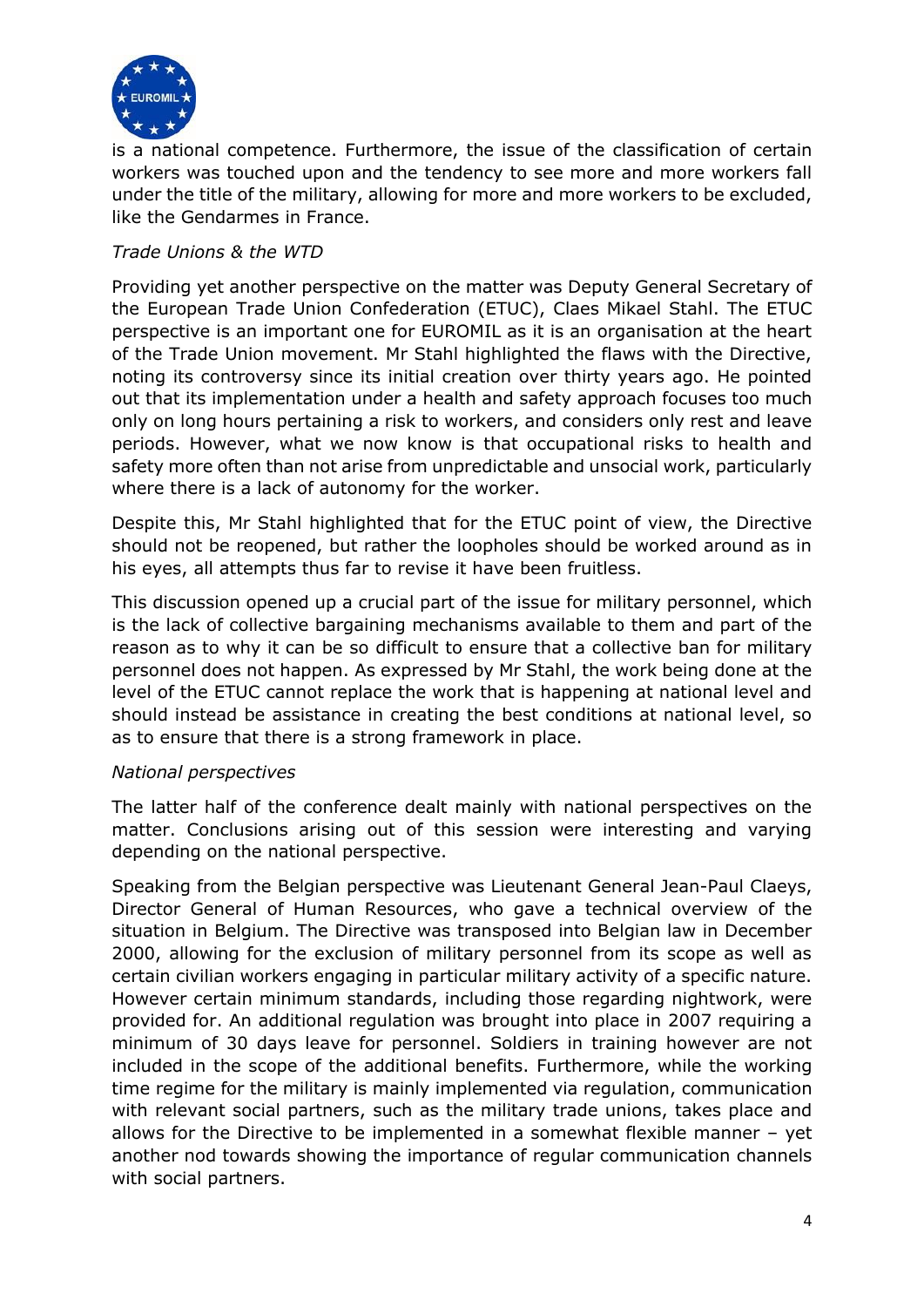

From the German point of view, Kathrin Geyer, Counselor for EU Law & Ulf Haeussler, Acting Head of Division of EU law, UN and NATO Law at the Directorate-General for Legal Affairs at the Ministry of Defence both gave an overview of the situation in Germany. Both speakers were present in a personal capacity but nonetheless gave valuable insight into the current legislative and practical context in Germany. Highlighted in their presentations was the fact that prior to 2011, the Directive was only implemented in the private sector and for civilian government workers. This changed when the national courts were confronted by a scenario in which a soldier and civilian were working side by side, engaging in essentially identical work, but were subject to a different working time regime. The court ruled that where there is no military or legal justification for the unequal treatment of workers doing the same job then Directive must apply.

Furthermore, the speakers highlighted a very important point in their presentation – the specific security situation happening in Germany at this time. By drawing attention to this the speakers show again the difficulties in addressing issues like working time, in the very particular context of the military and in which there is need for sensitivity towards the security situation. The German way around this was by taking a two pillar approach and created categories so that it became clearer which activities could fall under the exemption of the Directive. In the words of the speakers, these exceptions capture tasks that address situations genuine to military service and different to other emergency situations. A 2016 law then compiled a comprehensive list of exceptions however in reality, this was found to not be exclusive. The speakers also presented on the German intervention to the Slovenian case in regards to the concept of 'national security', of which it has had various and diverging interpretations. The court, however, honoured national perspectives in this respect and observed that the specific features nationally imposed on the functioning of the armed forces must be duly taken into consideration.

After the decision of the Slovenian case, the speakers observed that Germany is exploring associated options in order to move more fully in line with the court's findings. Giving a poignant summary then, they highlighted that there is a difference between legitimate hardship and inhuman drudgery and that being a soldier does not mean that ones' right to life should dissipate – a key point at the centre of the day's event.

#### *Cyprus*

The presentation from Cyprus gave an overview of the implementation of the Working Time Directive in the country, highlighting the positive steps in regulation of working time in the military over the years. Notably, the new regulations in Cyprus aim in regulating the workload of the **permanent** military personnel to 37.5 hours for a five day working week, with the possibility to extend this to a maximum of 48 hours per week, including night shifts, over a six month period. Prior to its implementation, working time for military personnel in Cyprus was unregulated and allowed for an uneven distribution of night duties. Nonetheless, the Cypriot associations highlighted the existence of gaps, in particular for contract soldiers who do not fall under the scope of the new regulations.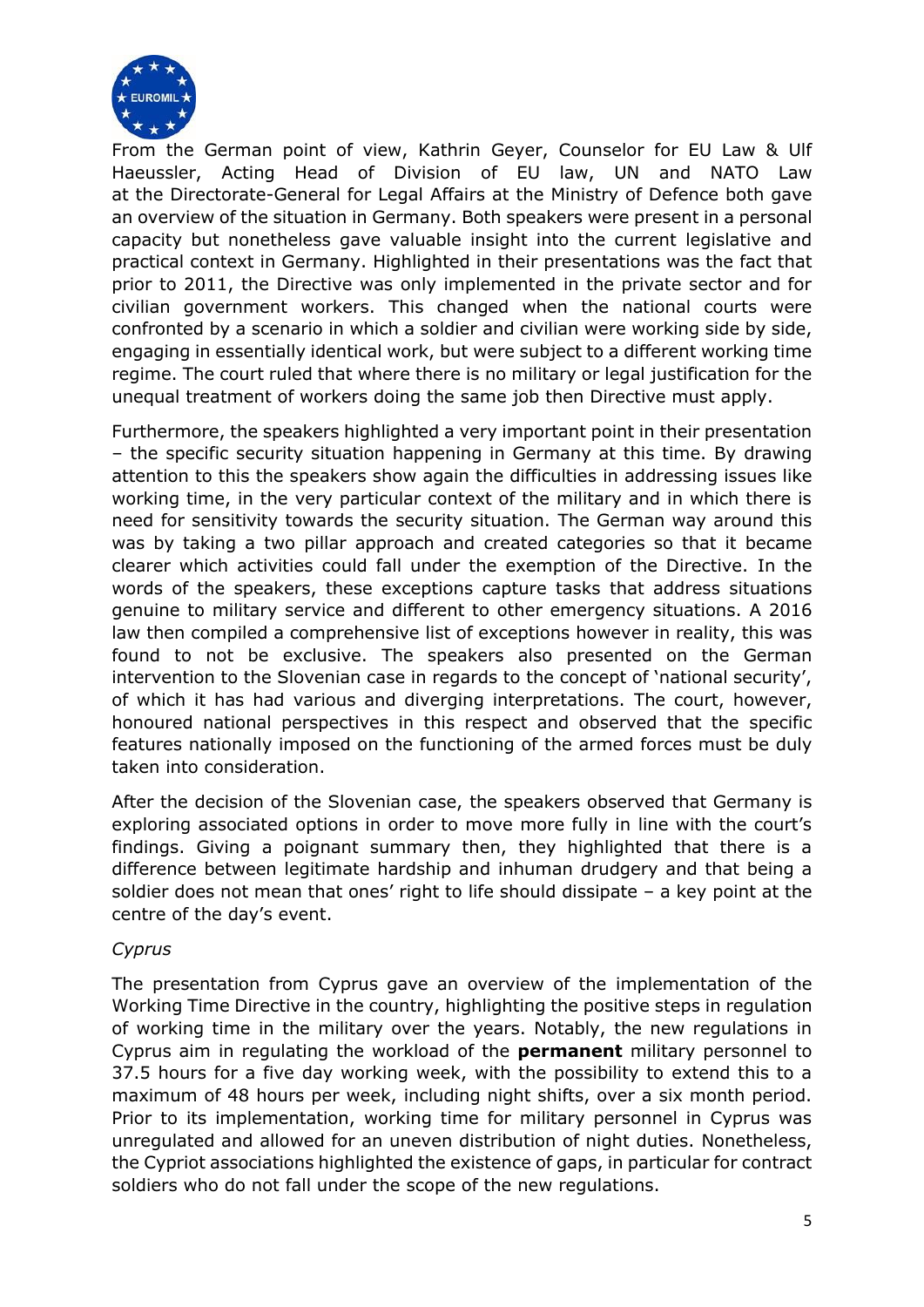

The Directive was transposed into Irish law in 1997 but with the inclusion of a blanket exclusion for both the police and military forces in the country. Following advice form the Attorney General, the Government decides that a broad exclusion of all activities of the defence forces is not compatible with the Directive and requests the Minister for Jobs, Enterprise and Innovation (not defence) to draft new legislation however no amendments have been drafted to date. Notably, the personnel management system in place does not record the actual hours worked by individuals. There is a notable failure on behalf of management to engage with both PDFORRA and RACO in the efforts to introduce statutory based derogations from the Directive and until new legislation is imposed and there is a continued lack of consultation, further legal challenges will continue to emerge.

## *Denmark*

The Danish situation depicts a largely different picture. The Danish labour market, including the armed forces, is already significantly regulated regarding working hours. Additionally, the time registration system ensures that working hours are registered for all employees, including the armed forces. While there are some exceptions for military personnel to be excluded from the scope of the Directive, notably actual military service in armed conflicts, generally speaking there are no major challenges associated with the implementation of the Directive in Defence.

#### *Greece*

Military personnel are identified as being the only category of employees in both the public and private sectors who are not paid for overtime and night work. Suggestions from PFEARFU include the introduction of a mechanism to calculate and record working time beyond the standard 40 hours per week and normalising compensation for overtime. While the Greek parliament legislated for and approved compensation for night work for military personnel, five years have now passed without it progressing to the necessary next steps.

#### *Spain*

Spain implemented the Directive in 2016, regulating the working hours at military establishments and ensuring set hours during the working day. Work-life balance was also recognised as a right and time off after 24 hour duty was guaranteed. However, training drills were not included in the annual calculation of working hours and periods of rest were not respected in drills, consequently increasing the risk of accidents, especially for drivers.

As highlighted in the presentation, the implementation of the Directive into national law improved technical training for personnel and reduced occupational risks, as well as fostering a positive evolution of knowledge and awareness of safety and health matters amongst both the Ministry of Defence and the Armed Forces. However, certain prominent issues remain, including the fact that a general clause of exclusion can still apply to certain operational activities, drills and training and that often measures still focus on security issues as opposed to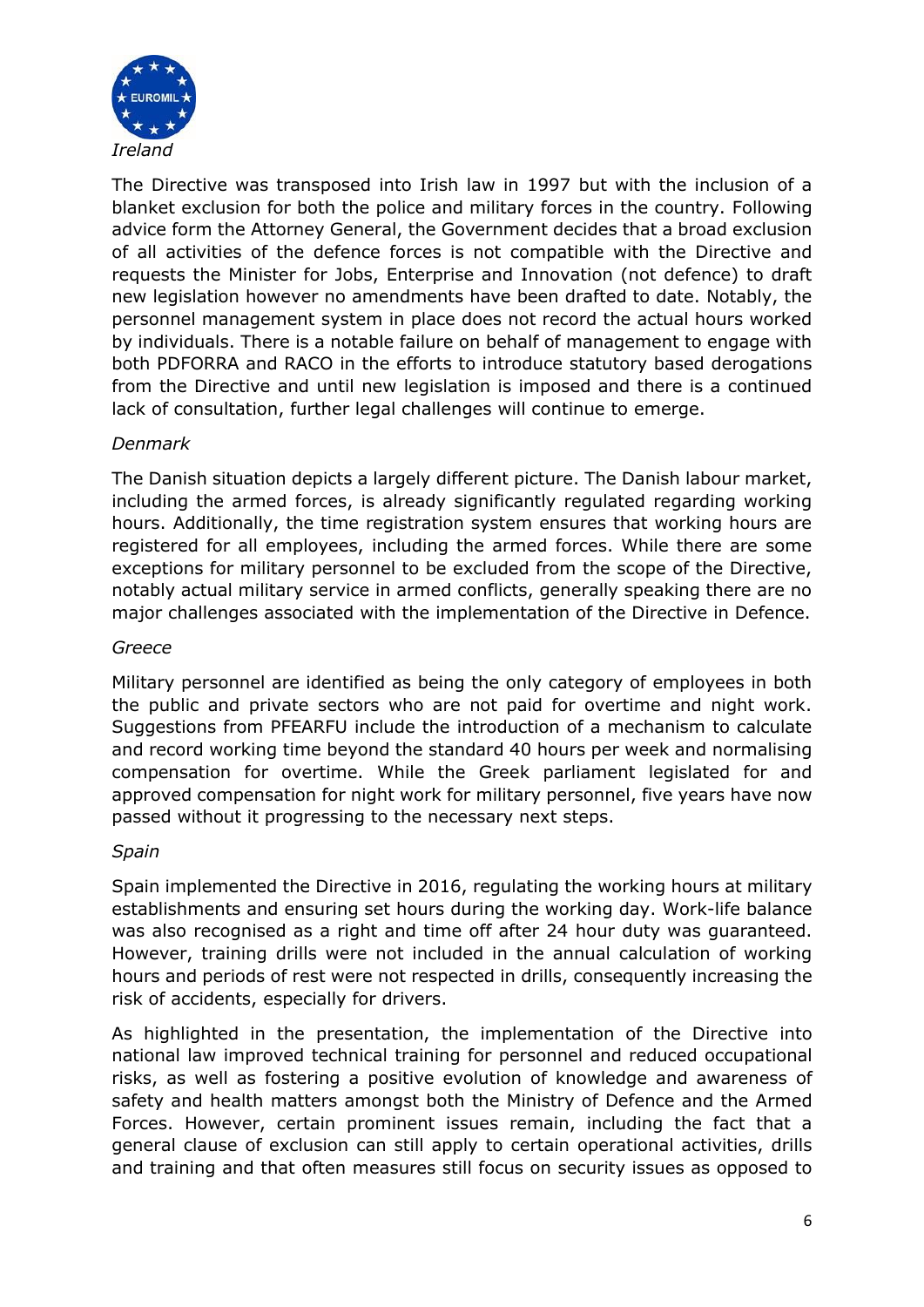

the protection of personnel involved in specific operational activities. Furthermore, the presentation highlighted that there is no independent oversight body monitoring the Ministry of Defence and so there is a major lack of independence and transparency, particularly in relation to the investigation and review of occupational incidences.

As highlighted by AUME, while the positive evolution in the field of health and safety in the military since the implementation of the Directive is appreciated, representatives of military workers must be entitled to participate in regular communication on occupational risk protections with the Ministry of Defence and the Armed Forces generally.

Although only a snapshot, these country presentations highlight the very varied experiences for EUROMIL members when it comes to regulation of working time, as well as the similarities and differences specific to the context of each country. What is clear however is that any solution must take into consideration the very real and specific context and culture of the national situation as what works for one country will not always work for another.

## **Conference Conclusions**

The event stimulated a rich and varied discussion over the implementation of the Directive and its application to the armed forces in the context of safety and health.

Considering all of the presentations and interventions from both speakers and participants, there were both some key conclusions and questions that can help us to move the discussion forward on achieving better occupational safety and health for military personnel, over a range of different issues both directly and indirectly related to the Directive:

- In the case of harmonisation of European Defence, who takes responsibility for the individual soldier at EU level and how does national sovereignty play into this;
- Is there a way of getting the Commission to 'force' the hand of member states when it comes to its strict interpretation of working time in the military;
- We must continue to question how a soldier is asked to risk their life in order to protect democratic principles when they are not afforded the same respect and protection?;
- What do we understand to mean by 'worker' and how does this concept differ across countries but also at a national level;
- Recruitment and retention continue to be issues across armed forces in Europe and retention will not be solved by recruiting more troops. The armed forces will continue to compete with different public and private sector employment, becoming less attractive if no improvements are made;
- Every opportunity is taken to exclude the military from employee protection regulations, and as is seen in the Transparent and Predictable Working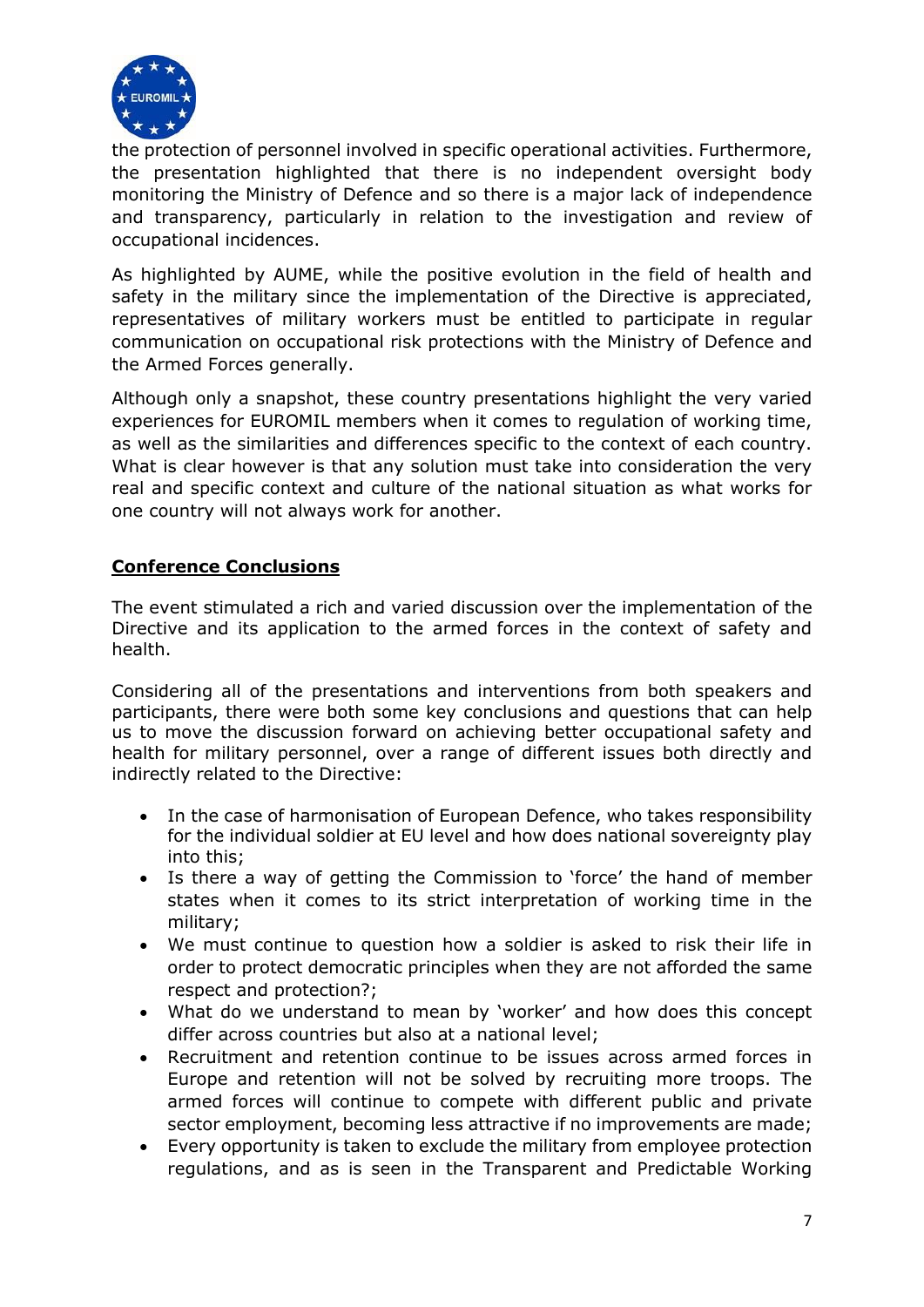

Conditions Directive, more and more public sector workers will become impacted by this;

- Harmonisation is key to achieving our objectives;
- Associations and Trade Unions are absolutely crucial to improving conditions for workers and ensuring the highest protections, no matter how solid the current environment may appear to be (Denmark for instance);
- How can we get all ranks of the military to view themselves as employees; and
- Is it going to take the avoidable and unnecessary loss of life of a soldier at work before real change can ever happen?

## **Questions for EUROMIL Member Associations to reflect upon**

*Ger Guinan, PDFORRA representative and EUROMIL Board Member, moderated the final session and in his concluding remarks presented a series of six questions for participants to consider and answer on. The questions are outlined below.* 

1. Do members believe that the failure to have some degree of congruence between working conditions of normal workers and members of the armed forces will impact on retention and recruitment? In the event that this is agreed, who do we inform in order to effect change – national or European level?

2. Are there approaches that members believe EUROMIL should consider that have not been referenced?

3. Would members believe that National Bodies should advise EUROMIL of their intention to take any actions in their national jurisdictions in order to ensure that pitfalls are avoided at CJEU level if cases reach that level?

4. Should members consider greater used of the European Social Charter to attempt to determine how the CJEU might rule and attain findings, albeit that it is not binding?

5. Do members believe that a system of collaborated lobbying could be arranged in order to progress the matter at a European political level? M

6. Would member be comfortable feeding into an open database to show where they are on a spectrum of implementation of this Directive?

#### **External Speakers**

| European Court of Justice:                             | Stefaan van der Jeught    |
|--------------------------------------------------------|---------------------------|
| Military Rights Lawyer, Paris:                         | Mme Aïda Moumni           |
| European Trade Union Confederation: Claes-Mikael Stahl |                           |
| Belgian Ministry of Defence:                           | LtGen J-P Claeys (DGHR)   |
| German Ministry of Defence:                            | Ulf Häußler/Kathrin Geyer |